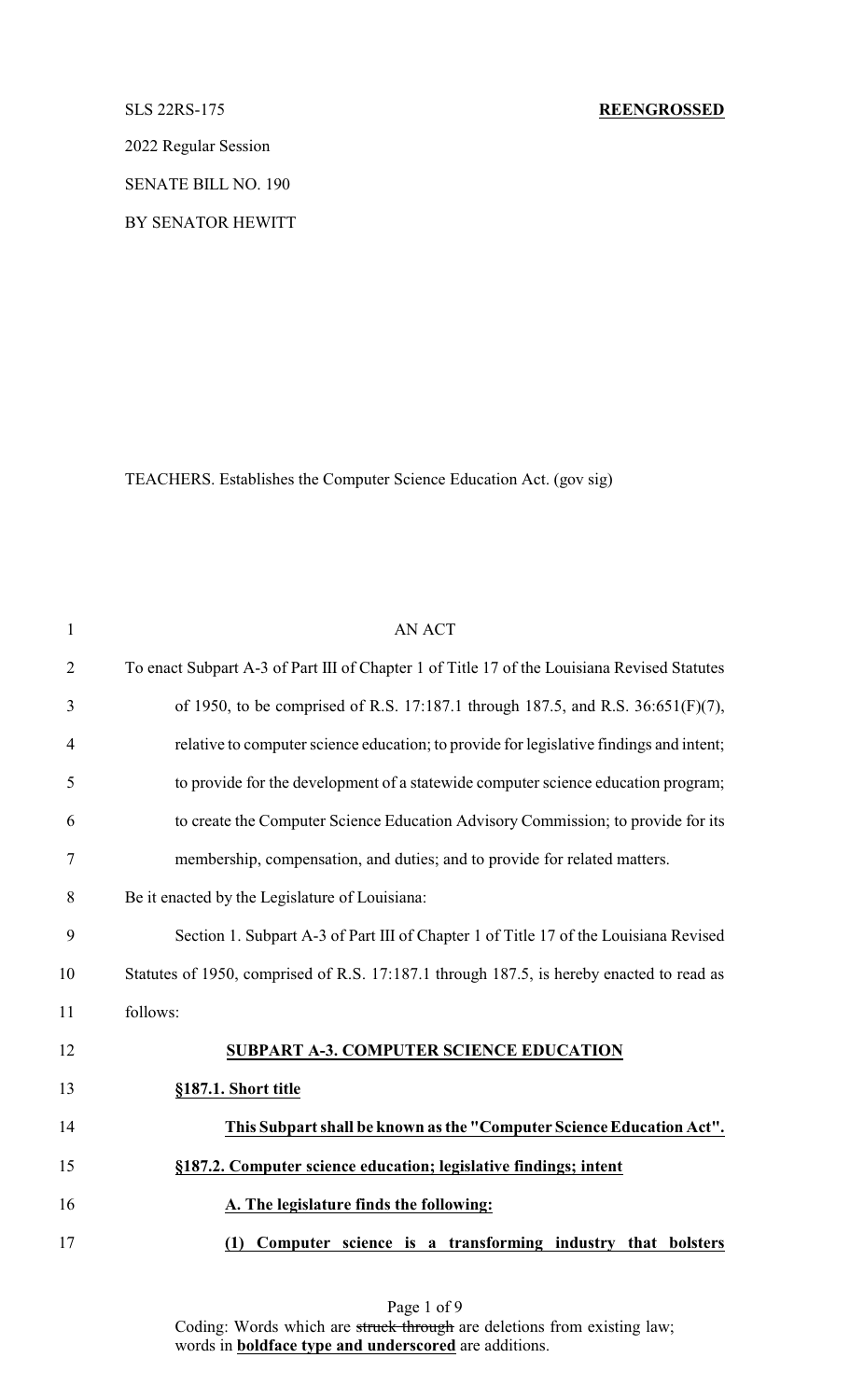| $\mathbf{1}$   | productivity, drives innovation, and creates commerce.                            |
|----------------|-----------------------------------------------------------------------------------|
| $\overline{2}$ | (2) Knowledge of computer science and the use of technology is essential          |
| 3              | for all individuals, not just those working or planning to work in the technology |
| $\overline{4}$ | sector.                                                                           |
| 5              | (3) Cross-curricular instruction at all grade levels in computer science          |
| 6              | will enhance student achievement in core subjects, increase student motivation    |
| $\tau$         | for learning, and develop a skilled workforce.                                    |
| 8              | (4) Positions related to computer science are some of the fastest-growing         |
| 9              | in the global economy, yet many of those positions remain unfilled. In order to   |
| 10             | fill those positions, a comprehensive computer science education strategy needs   |
| 11             | to be integrated into the elementary and secondary grades that flows seamlessly   |
| 12             | into careers and postsecondary education pathways.                                |
| 13             | (5) In Louisiana, the fastest growing industry is Professional, Scientific,       |
| 14             | and Technical Services which is composed of much of the tech industry.            |
| 15             | Software developers and network administrators are among the ten fastest-         |
| 16             | growing occupations in the state requiring a college education, yet the state is  |
| 17             | producing fewer than half of the graduates needed to fill computer science-       |
| 18             | related jobs.                                                                     |
| 19             | (6) Successful completion of rigorous postsecondary computer science              |
| 20             | programs requires a thorough foundation at the elementary and secondary           |
| 21             | education level.                                                                  |
| 22             | (7) It is in the public interest that a comprehensive computer science            |
| 23             | education initiative be undertaken to ensure Louisiana has citizens who have the  |
| 24             | expertise to perform the technology skills embedded in most professions, who      |
| 25             | can meet the ever-increasing workforce demands in the technology sector, and      |
| 26             | who can envision and grow the next generation of technological advances.          |
| 27             | (8) In order to fulfill the need for a comprehensive computer science             |
| 28             | education, more teachers need to be trained to teach computer science and all     |
| 29             | schools need to offer computer science courses.                                   |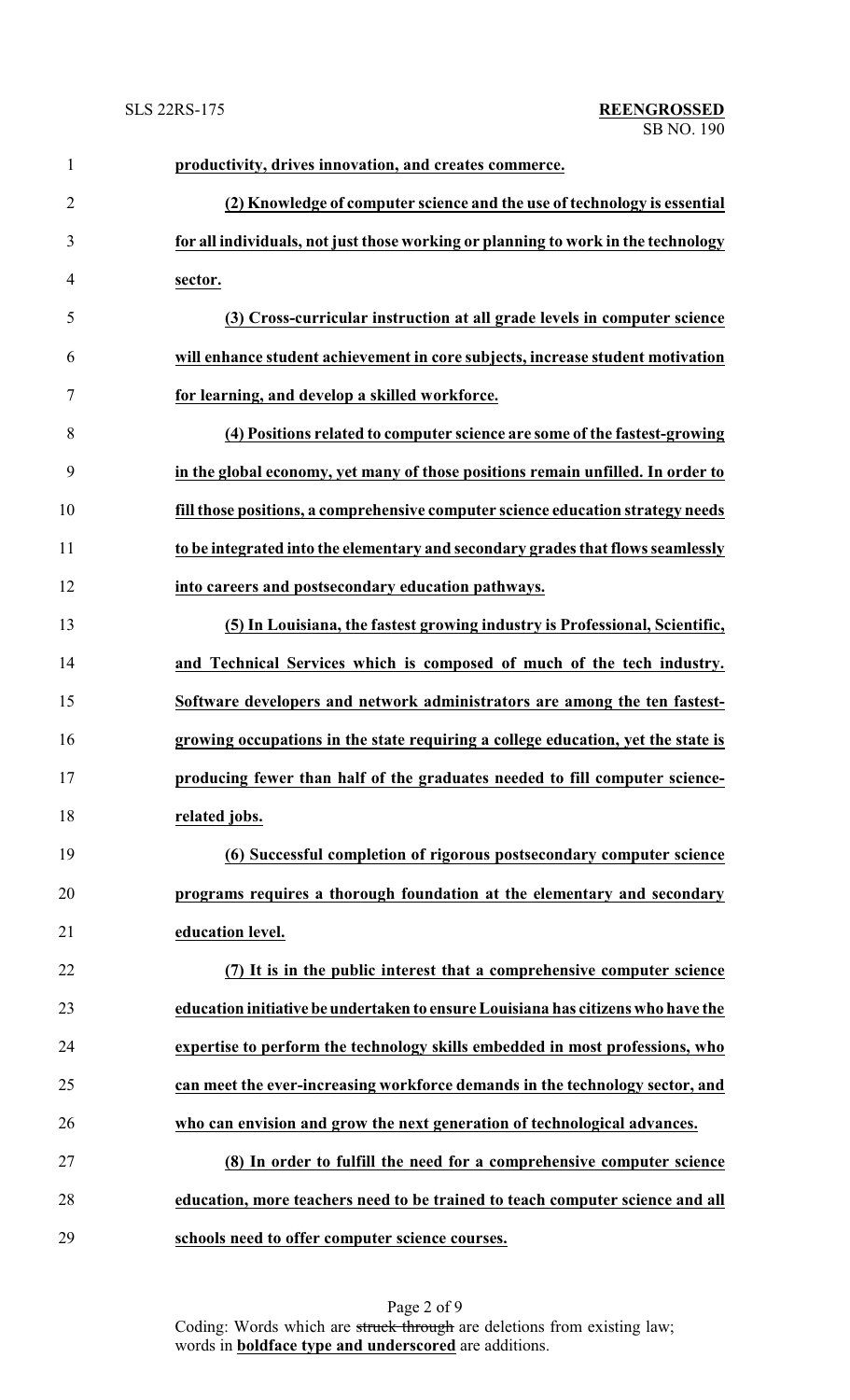| $\mathbf{1}$   | B. It is the intent of the legislature to create a comprehensive statewide      |
|----------------|---------------------------------------------------------------------------------|
| $\overline{2}$ | computer science education program that benefits all citizens, flows seamlessly |
| 3              | between all levels of education, and meets the needs of a dynamic and           |
| $\overline{4}$ | competitive economy.                                                            |
| 5              | §187.3. Computer Science Education Advisory Commission; establishment,          |
| 6              | members, purpose                                                                |
| 7              | A.(1) The Computer Science Education Advisory Commission, referred              |
| 8              | to in this Chapter as the "advisory commission", is established to provide      |
| 9              | recommendations to the State Board of Elementary and Secondary Education        |
| 10             | through the state Department of Education for the development and               |
| 11             | implementation of a state action plan for the delivery of education in computer |
| 12             | science in all public schools.                                                  |
| 13             | (2) The advisory commission shall be composed of the following                  |
| 14             | members:                                                                        |
| 15             | (a) One member appointed by the governor.                                       |
| 16             | (b) One member appointed by the president of the Senate.                        |
| 17             | One member appointed by the speaker of the House of<br>(c)                      |
| 18             | Representatives.                                                                |
| 19             | (d) The state superintendent of education, or his designee.                     |
| 20             | (e) A member of the State Board of Elementary and Secondary                     |
| 21             | Education, appointed by the board president.                                    |
| 22             | (f) The commissioner of higher education, or his designee.                      |
| 23             | (g) A member of the Board of Regents, appointed by the board president.         |
| 24             | (h) The executive director of the Louisiana Office of Student and               |
| 25             | Financial Assistance, or his designee.                                          |
| 26             | (i) The president of the Louisiana Community and Technical College              |
| 27             | System, or his designee.                                                        |
| 28             | (j) The president of the Louisiana State University System, or his              |
| 29             | designee.                                                                       |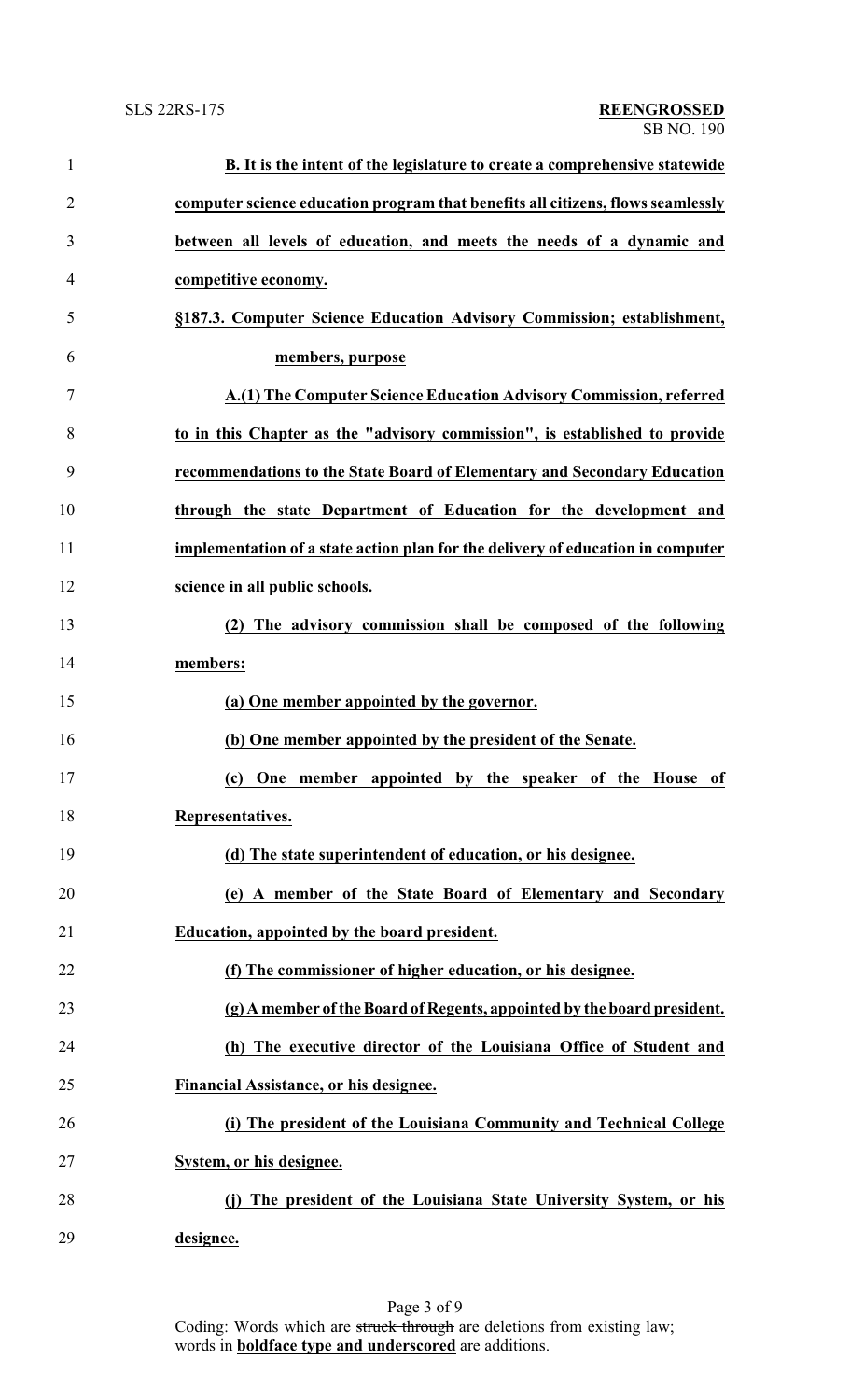| $\mathbf{1}$   | (k) The president of the University of Louisiana System, or his designee.    |
|----------------|------------------------------------------------------------------------------|
| $\overline{2}$ | (I) The president of the Southern University System, or his designee.        |
| 3              | (m) The secretary of the Louisiana Workforce Commission, or his              |
| 4              | designee.                                                                    |
| 5              | (n) The secretary of the Louisiana Economic Development, or his              |
| 6              | designee.                                                                    |
| 7              | (o) A computer science professor appointed by the commissioner of            |
| 8              | higher education.                                                            |
| 9              | (p) A public high school computer science teacher appointed by the           |
| 10             | president of the Louisiana Chapter of Computer Science Teachers Association. |
| 11             | (q) A public middle school computer science teacher appointed by the         |
| 12             | president of the Louisiana Chapter of Computer Science Teachers Association. |
| 13             | (r) A public elementary school computer science teacher appointed by         |
| 14             | the president of the Louisiana Chapter of Computer Science Teachers          |
| 15             | Association.                                                                 |
| 16             | (s) A superintendent of a public school system appointed by the              |
| 17             | Louisiana Association of School Superintendents.                             |
| 18             | (t) The executive director of the Louisiana Association of Public Charter    |
| 19             | Schools, or his designee.                                                    |
| 20             | (u) The executive director of the Louisiana School Boards Association,       |
| 21             | or his designee.                                                             |
| 22             | (v) The chairmen of the Senate and House committees on education, or         |
| 23             | their designees.                                                             |
| 24             | (3) The members shall serve without compensation, except for per diem        |
| 25             | or reimbursement of expenses to which they may be entitled as members of the |
| 26             | constituent organizations.                                                   |
| 27             | (4) The state superintendent of education shall call an organizational       |
| 28             | meeting of the advisory commission by August 15, 2022. The advisory          |
| 29             | commission shall elect a chairman and any other officers deemed necessary    |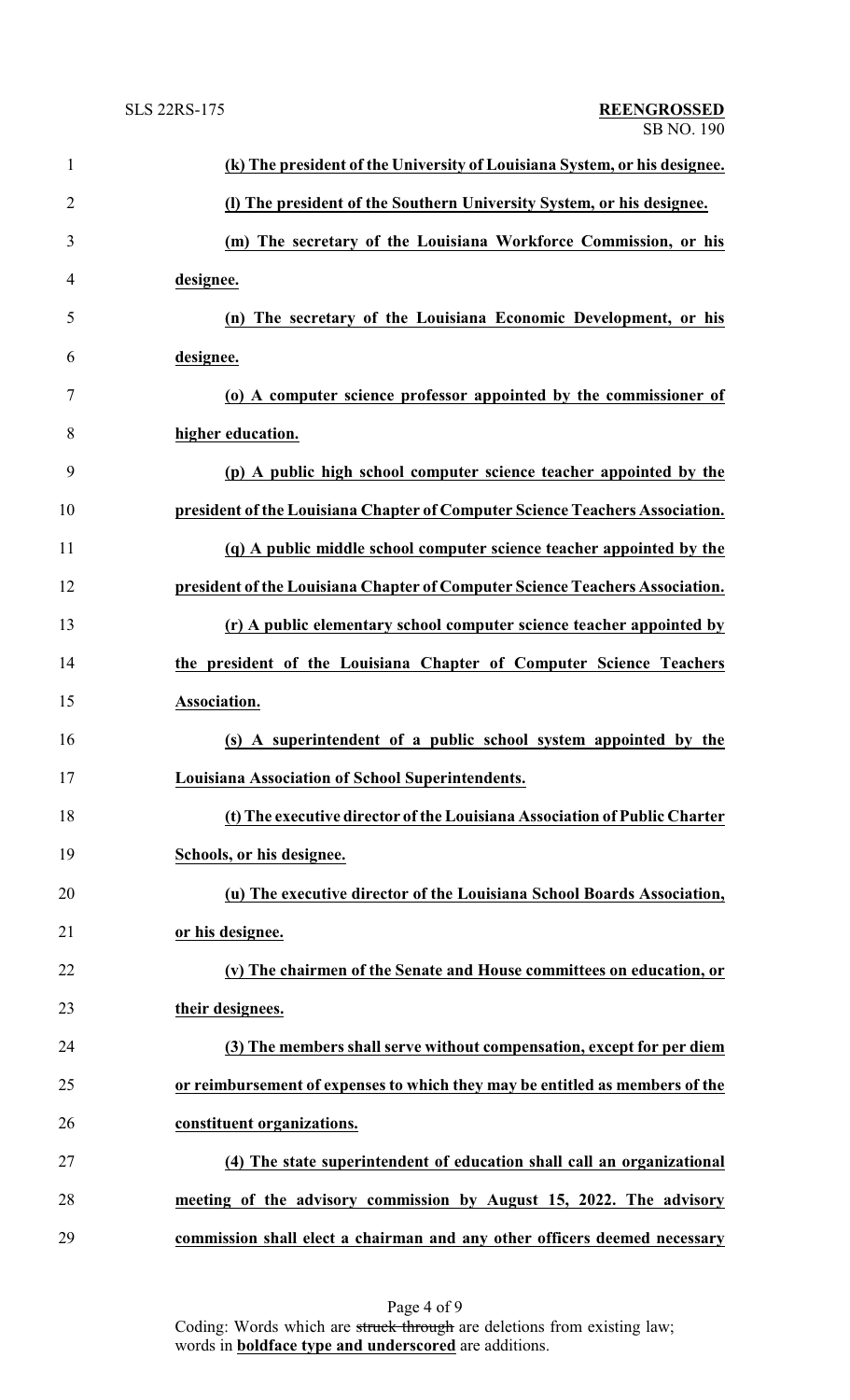| $\mathbf{1}$   | from among the membership at such meeting. Thereafter, the advisory           |
|----------------|-------------------------------------------------------------------------------|
| $\overline{2}$ | commission shall meet upon call of the chairman.                              |
| 3              | (5) A majority of the total membership shall constitute a quorum of the       |
| $\overline{4}$ | advisory commission, and any official action taken by the advisory commission |
| 5              | shall require an affirmative vote of the majority of the quorum present and   |
| 6              | voting.                                                                       |
| 7              | (6) The state Department of Education shall provide staff support for the     |
| 8              | advisory commission.                                                          |
| 9              | (7) The advisory commission shall cease to exist on December 1, 2024,         |
| 10             | unless the State Board of Elementary and Secondary Education provides for the |
| 11             | continued existence of the advisory commission through the board's rules and  |
| 12             | procedures. The board shall inform the Louisiana Law Institute of termination |
| 13             | or continuation of the advisory commission.                                   |
| 14             | B. The commission shall work with:                                            |
| 15             | (1) Public elementary and secondary education administrators and              |
| 16             | teachers to identify the gaps between computer science education services     |
| 17             | currently provided and those needed in both the near- and long-term and       |
| 18             | possible reasons for such gaps.                                               |
| 19             | (2) Faculty members in teacher education programs at postsecondary            |
| 20             | education institutions and current computer science teachers to identify:     |
| 21             | (a) Appropriate computer science education teacher competencies.              |
| 22             | (b) Acceptable approaches for current classroom teachers to develop the       |
| 23             | competencies.                                                                 |
| 24             | (c) Whether there is a need to create professional development programs       |
| 25             | to assist current teachers in developing needed computer science education    |
| 26             | competencies.                                                                 |
| 27             | (d) Methods to recruit and retain computer science teachers.                  |
| 28             | (3) Business leaders and postsecondary education institutions to identify     |
| 29             | computer science workforce needs and the skills postsecondary students need   |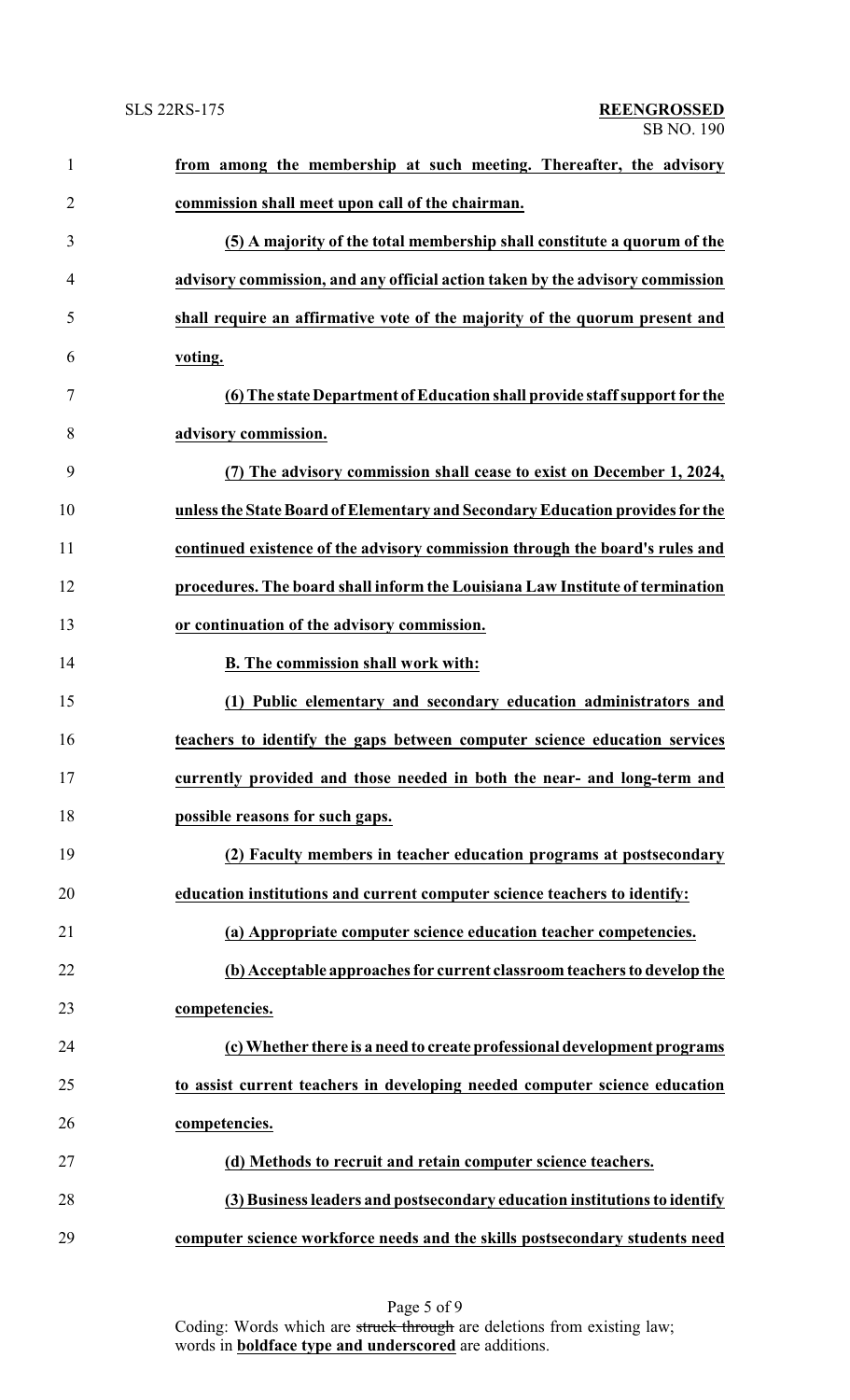| $\mathbf{1}$   | to successfully navigate postsecondary computer science programs.                 |
|----------------|-----------------------------------------------------------------------------------|
| $\overline{2}$ | C. By December 1, 2023, the advisory commission shall provide a report            |
| 3              | Board of Elementary and Secondary Education<br>the<br><b>State</b><br>on<br>to    |
| 4              | recommendations and items to be addressed in a statewide plan for computer        |
| 5              | science. At a minimum, the report shall address the following items:              |
| 6              | (1) State content standards in computer science for grades kindergarten           |
| 7              | through twelve.                                                                   |
| 8              | (2) Coordination of computer science education between elementary and             |
| 9              | secondary schools, postsecondary education institutions, and the workforce.       |
| 10             | (3) Any computer science requirements for high school graduation,                 |
| 11             | postsecondary entrance, and eligibility for the Taylor Opportunity Program for    |
| 12             | <b>Students.</b>                                                                  |
| 13             | Standardized computer science teacher training, including<br>(4)                  |
| 14             | certification requirements, preservice training programs, and professional        |
| 15             | development activities.                                                           |
| 16             | (5) Technical assistance grants to public schools needed for the creation         |
| 17             | and expansion of computer science courses.                                        |
| 18             | (6) Funding strategies for computer science teacher training and                  |
| 19             | expansion of computer science courses offered in public schools.                  |
| 20             | §187.4. State action plan for computer science education                          |
| 21             | The State Board of Elementary and Secondary Education, upon                       |
| 22             | recommendations of the Computer Science Advisory Commission and the state         |
| 23             | Department of Education, shall develop and approve a state action plan for        |
| 24             | computer science education for kindergarten through grade twelve. The state       |
| 25             | action plan shall provide for a comprehensive, integrated plan for providing      |
| 26             | computer science education in Louisiana public schools. The plan shall address    |
| 27             | instructional strategies, guidelines, content standards, and teacher development. |
| 28             | Upon its approval, the State Board of Elementary and Secondary Education          |
| 29             | shall submit the action plan to the Legislature for its review.                   |

Page 6 of 9 Coding: Words which are struck through are deletions from existing law; words in **boldface type and underscored** are additions.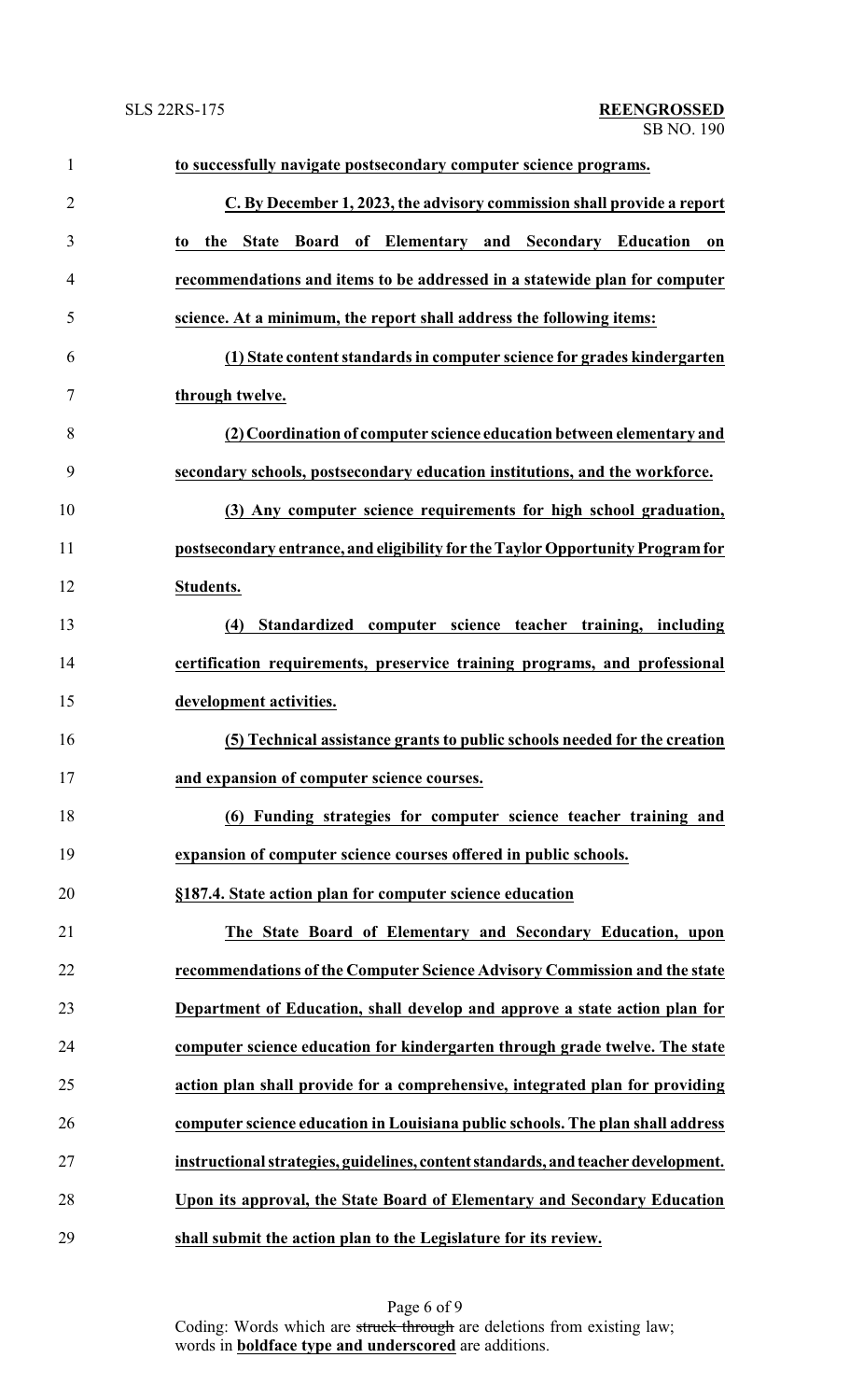1 **§187.5. Funding**

| $810/3$ . Funding                                                                             |
|-----------------------------------------------------------------------------------------------|
| The state action plan established pursuant to this Subpart shall be                           |
| implemented upon the appropriation of funds for this purpose.                                 |
| Section 2. R.S. $36:651(F)(7)$ is hereby enacted to read as follows:                          |
| §651. Transfer of boards, commissions, departments, and agencies to Department of             |
| Education; boards, commissions, and agencies within Department of                             |
| Education                                                                                     |
| $*$ $*$<br>*<br>$\ast$                                                                        |
| F. The following agencies are transferred to and hereafter shall be within the                |
| Department of Education as provided in R.S. 36:901 et seq.:                                   |
| $\ast$<br>$\ast$<br>$\ast$                                                                    |
| The Computer Science Education Advisory Commission (R.S.<br>(7)                               |
| <u>17:187.3).</u>                                                                             |
| $*$ $*$<br>$\ast$<br>$\ast$                                                                   |
| Section 3. This Act shall become effective upon signature by the governor or, if not          |
| signed by the governor, upon expiration of the time for bills to become law without signature |
| by the governor, as provided by Article III, Section 18 of the Constitution of Louisiana. If  |
| vetoed by the governor and subsequently approved by the legislature, this Act shall become    |
| effective on the day following such approval.                                                 |

The original instrument was prepared by Cheryl Serrett. The following digest, which does not constitute a part of the legislative instrument, was prepared by Martha Hess.

SB 190 Reengrossed 2022 Regular Session Hewitt

## DIGEST

Proposed law provides for legislative findings and intent relative to a computer science education action plan.

Proposed law establishes a Computer Science Education Advisory Commission (commission) to provide recommendations to the State Board of Elementary and Secondary Education (BESE), through the state Department of Education (DOE), for the development and implementation of the state action plan. Proposed law provides that the members shall serve without compensation, except for per diem or expense reimbursement as provided by their constituent organizations.

Proposed law requires the state superintendent of education to call the first meeting of the advisory commission no later than August 15, 2022. Proposed law terminates the advisory

Page 7 of 9

Coding: Words which are struck through are deletions from existing law; words in **boldface type and underscored** are additions.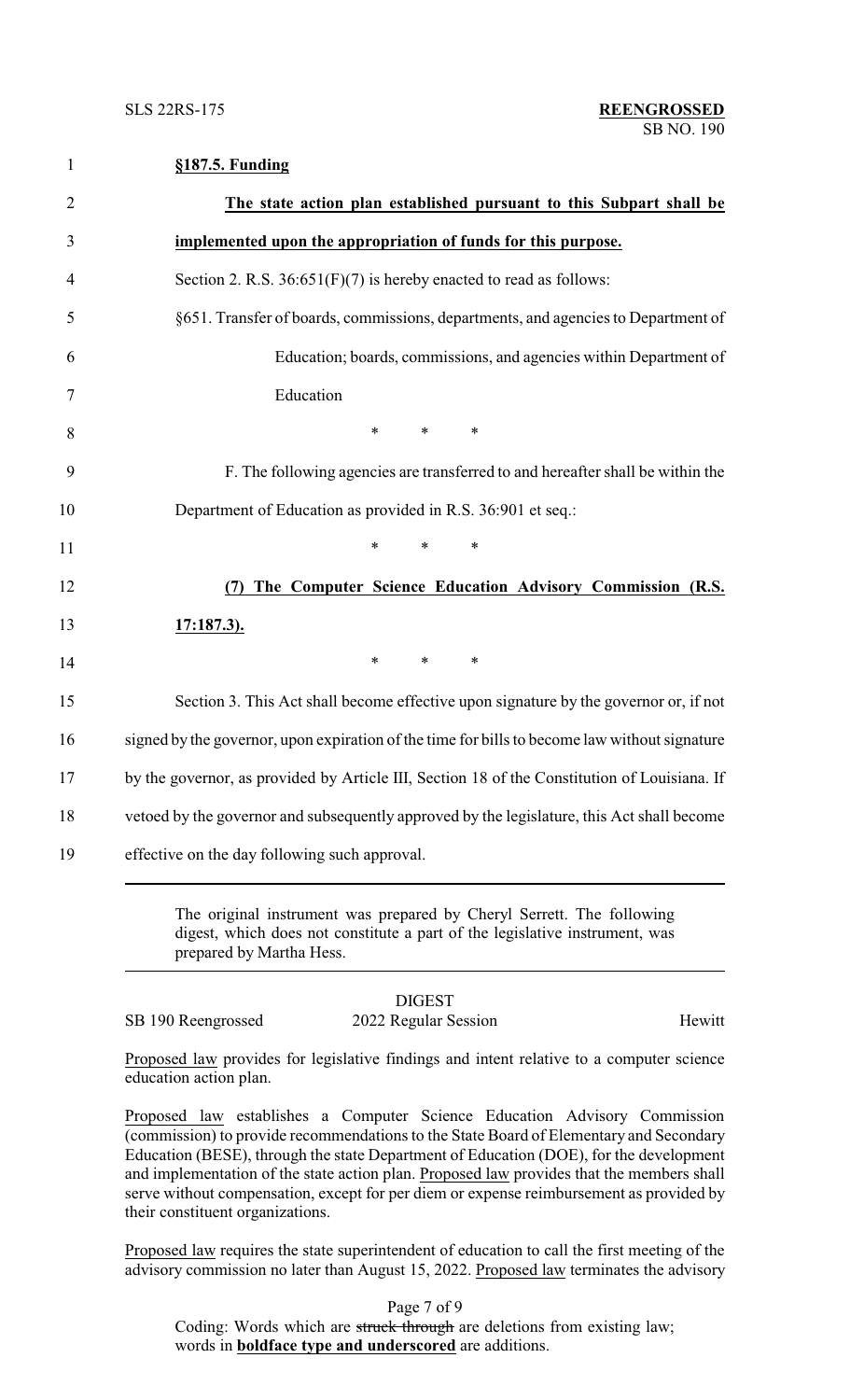commission on December 1, 2024, unless BESE provides for the continued existence of the advisory commission through board rules and procedures.

Proposed law provides that the DOE shall provide staff support for the advisorycommission.

Proposed law provides for the advisory commission to work with:

- (1) Public elementary and secondary education administrators and teachers to identify the gaps between computer science education services currently provided and those needed in both the near- and long-term and possible reasons for such gaps.
- (2) Faculty members of teacher education programs at postsecondary education institutions and the Board of Regents to identify:
	- (a) Computer science teacher education competencies.
	- (b) Acceptable approaches for current classroom teachers to develop the competencies for teaching computer science.
	- (c) Any need to create professional development programs to assist current teachers in developing needed competencies.
	- (d) Methods to recruit and retain computer science teachers.
- (3) Business leaders and postsecondary education institutions to identify computer science workforce needs and skills needed to succeed in postsecondary computer science programs.

Proposed law requires the advisory commission to provide a report to BESE by Dec. 1, 2023, on recommendations and items to be addressed in a statewide computer science plan.

Proposed law provides the report shall, at a minimum, address the following items:

- (1) State content standards in computer science for grades kindergarten through twelve.
- (2) Coordination of computer science education among elementary and secondary schools, postsecondary education institutions, and the workforce.
- (3) Any computer science requirements for high school graduation, postsecondary entrance, and eligibility for the Taylor Opportunity Program for Students.
- (4) Standardized computer science teacher training, including certification requirements, preservice training programs, and professional development activities.
- (5) Technical assistance grants to public school systems for the creation and expansion of computer science courses.
- (6) Funding strategies for computer science teacher training and expansion of computer science courses offered in public schools.

Proposed law requires BESE, upon recommendations of the advisory commission and DOE, to develop and approve a state action plan for computer science education for kindergarten through grade twelve.

Proposed law requires the state action plan to provide for a comprehensive, integrated plan that include instructional strategies, guidelines, content standards, and teacher development.

Proposed law requires BESE to submit the approved action plan to the Legislature for its

Page 8 of 9 Coding: Words which are struck through are deletions from existing law; words in **boldface type and underscored** are additions.